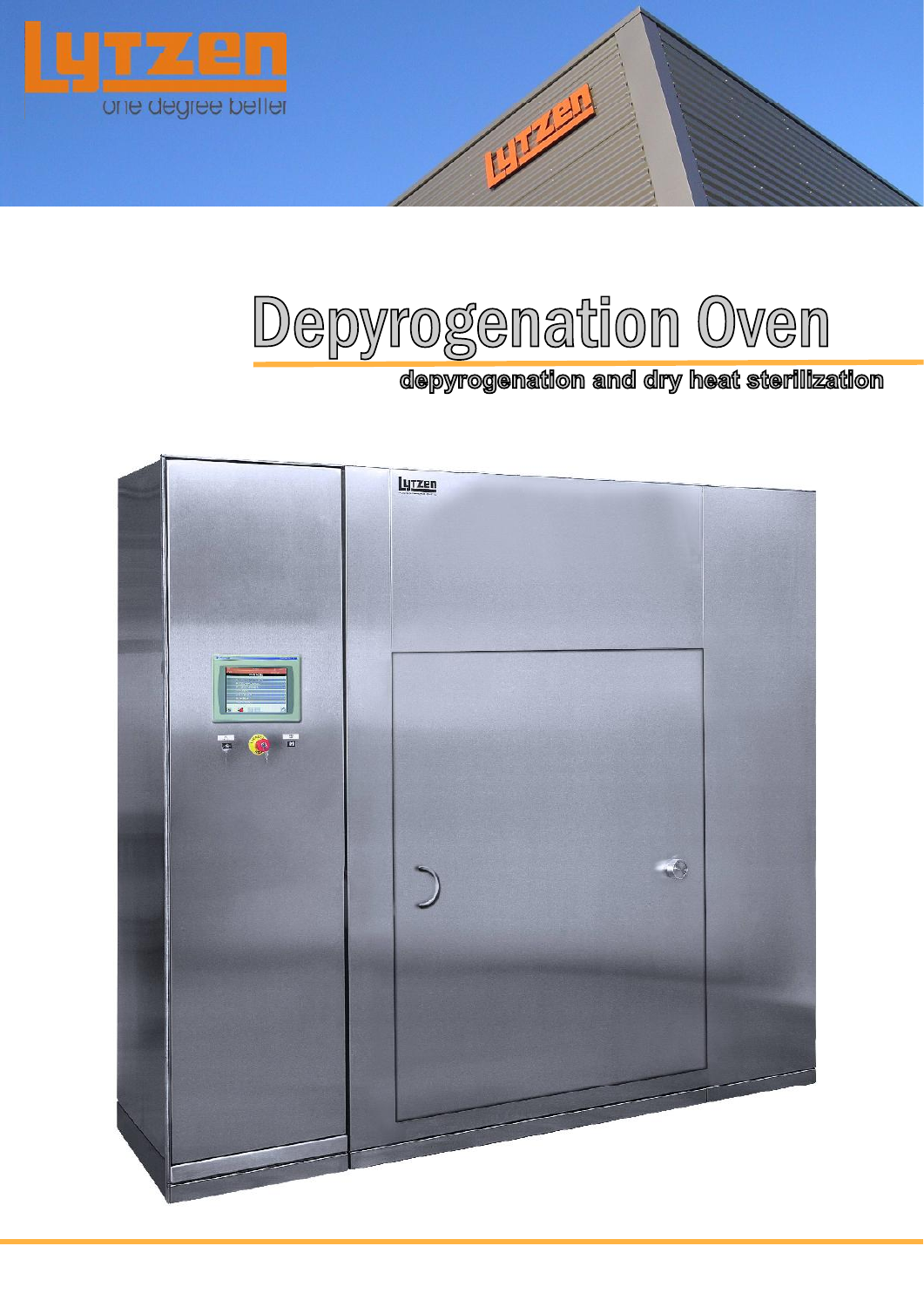#### **Door**

The semi-automatic door type is standard for Lytzen depyrogenation ovens. All doors are equipped with double door gasket for low surface temperature and maximum sealing of chamber.

The pass through units are equipped with an interlock door system preventing operation failure and contamination through the chamber.

Single door units are also available.

#### **Isolator**

The Lytzen depyrogenation ovens are suitable for connection with isolators. The front will be prepaired for mounting of isolator flange. Our system is thoroughly pressure tested on cooperation with different Isolators manufactures.

#### **Customized chamber sizes**

In principle all sizes are available. Lytzen can customize the chamber size according to customers room layout and load configuration. For capacities and dimensions, please contact us

or visit our homepage.

#### **Guaranteed temperature distribution**

Lytzen depyrogenation ovens operate in accordance with the forced convection principle with fast heat transmission to the load.

Together with the shape and position of the heating element and the computer designed air distribution plate, a unique temperature distribution inside the chamber is ensured. The temperature distribution is tested before delivery and guaranteed without any adjustments afterwards. Reducing the time used for validation considerably.

Principle of circulation *Principle of circulation*

## **Fast cooling**

Both forced air cooling and water cooling is available for Lytzen ovens, water cooling being the most efficient especially for larger models. As Lytzen has no problems with particles inside the chamber during heating and cooling, we can heat and cool at full speed without need of ramping.

#### **Saving energy**

The exhaust is equipped with a damper controlling the air exchange during the cycle. The damper will be open to secure a high air flow during drying and will be close during heating and sterilizing, saving energy.

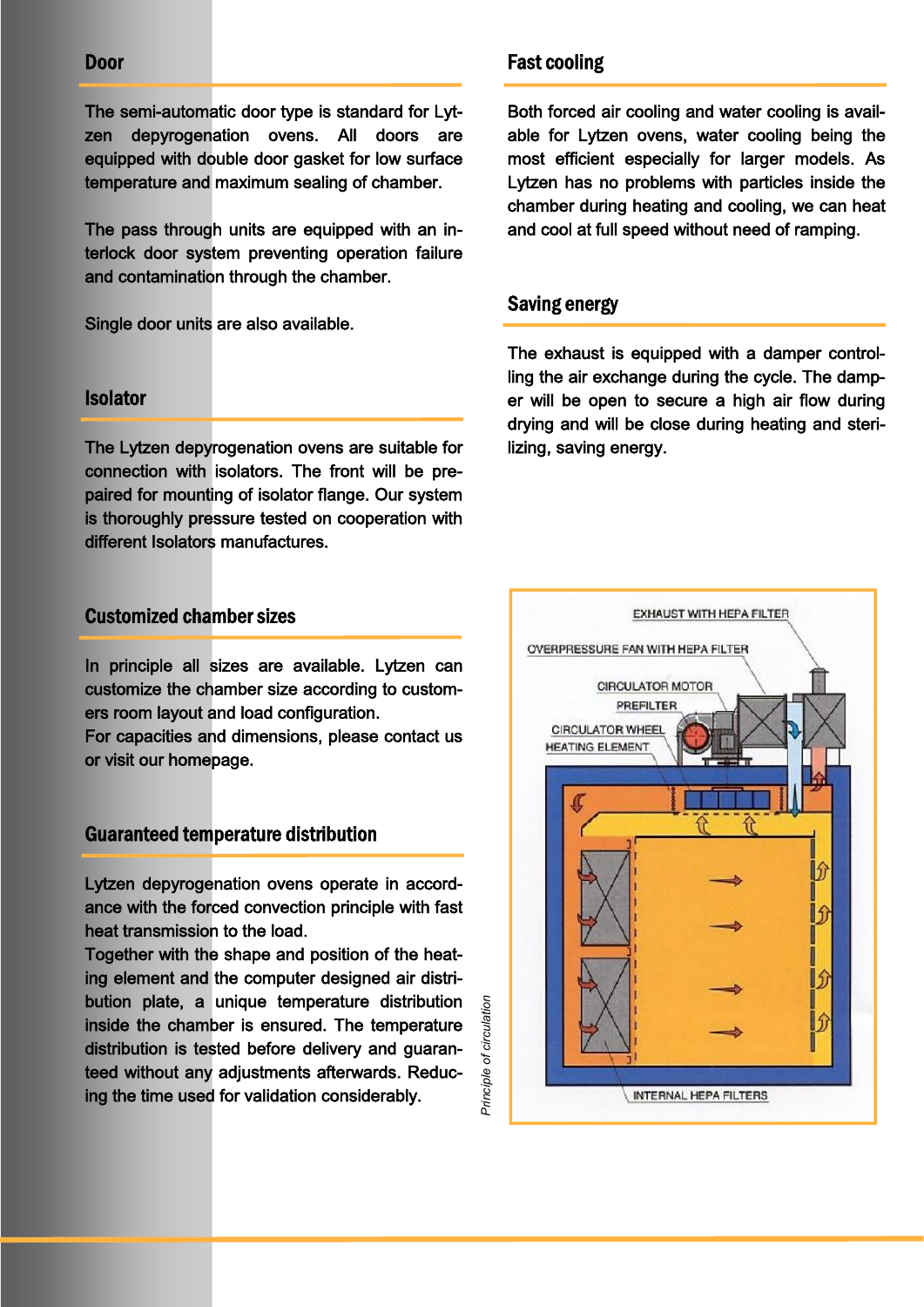# **Lytcon Control System**

The Lytzen control system, Lytcon with touch screens, provides a fully automatic cycle. Lytcon is constructed to comply with the requirements for control of critical production units within the pharmaceutical industry. The system is available with Siemens or Allen-Bradley PLC, making it easy to get local support all over the world in case of hardware failure.

The system can be delivered for storing process data on paper or for storing process data on electronic media, ready to be integrated into a production complying with FDA 21 CFR part 11.

All Lytcon control systems have password structures complying with FDA 21 CFR part 11. Lytcon can be connected to local factory network.

# **Printer report (Siemens PLC)**

The printer report layout consists of two separate printer reports. Report number 1 (monitoring signals) contains raw data not used by the control system.

This report includes the recipe settings and the logs for temperature and over pressure.

Report number 2 (controlling signals) contains the process data used by the soft PLC, controlling the unit.

This report includes recipe settings, logs for temperature and over pressure, summary report for the cycle and if present alarms during the cycle.

Based on CSV-files, the system will automatically generate printer reports in PFD format to be stored on the PC-panel. Furthermore the system can automatically print out the reports on paper.

| <b>CYCLL No:U</b><br>RECIPE:<br>LISER. | GROUP.                | x tra                              |
|----------------------------------------|-----------------------|------------------------------------|
| STATUS: T-FAT-4                        | MAIN MENU             | Ë                                  |
|                                        | PROCESS START/STOP    | E.                                 |
|                                        | PROGESS APPROVE       | $\left\vert \mathbb{S}\right\vert$ |
|                                        | <b>PROCESS STATUS</b> | F.                                 |
|                                        | ALARM MENU            | Þ.                                 |
|                                        | <b>PASSWORD MENU</b>  | 13                                 |
|                                        | <b>RECIPE MENIT</b>   | 17                                 |
|                                        | <b>TECHNIC MENU</b>   | 臣                                  |
|                                        | 空 リメト                 | A                                  |



*Lytcon 3 batch report (Siemens)*

The printer report will also be visible in the HMIpanel on loading side.

If the system is hooked up with Ethernet connection the PDF files can also be transferred to customer LAN or send by e-mail.

#### **Printer report (ALLEN-BRADLEY PLC)**

The report is printed by a matrix printer which is connected to the PLC via the RS 232 port.

The printer report consists of three parts:

The recipe part contains the recipe parameters, the real time part includes all logs for temperature and overpressure throughout the cycle and the summery part which includes all important process data and alarms.

Log intervals can be adjusted by customer.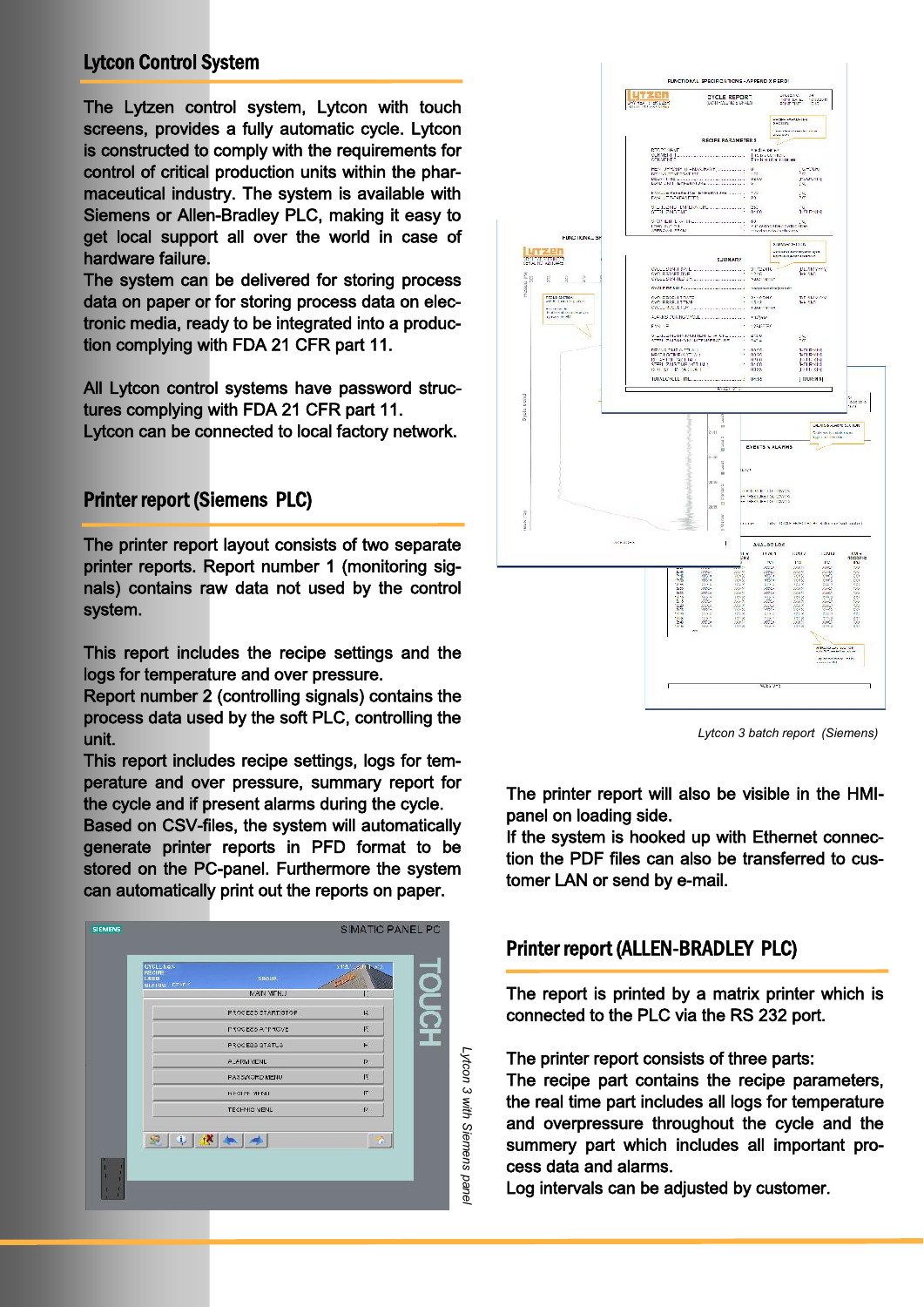#### **Service/Spare parts**

Lytzen offers service world wide. Through our world covering net of representatives and Lytzen´s own service technicians, we can offer service anywhere in the world.

As Lytzen uses only high quality world-wide known brands whenever possible, it is very easy

for the customer to have access to most spare parts local. It also allows for assistance from locally representatives of Lytzen sub-suppliers in case of hardware problems with equipment on the depyrogenation oven.

# **Samples of possible chamber dimensions**

| <b>Type</b>     | Inside free<br>dimensions [mm] |      |      | <b>ISO CLASS 5 DRY HEAT STERILIZERS</b><br><b>Outside Cabinet</b><br>[mm] |      |      | Inside free<br>volume | Est.<br>Capacity |
|-----------------|--------------------------------|------|------|---------------------------------------------------------------------------|------|------|-----------------------|------------------|
|                 | W                              | d    | h    | W                                                                         | D    | H    | $\text{Im}^3$         | 10 ml vials      |
| <b>LDF-590</b>  | 700                            | 800  | 1050 | 2205                                                                      | 1300 | 2405 | 0.59                  | 8,800            |
| <b>LDF-760</b>  | 900                            | 800  | 1050 | 2405                                                                      | 1300 | 2405 | 0.76                  | 11,300           |
| <b>LDF-920</b>  | 800                            | 800  | 1440 | 2305                                                                      | 1300 | 2795 | 0.92                  | 13,800           |
| LDF-1540        | 1000                           | 1070 | 1440 | 2505                                                                      | 1570 | 2795 | 1.54                  | 23,000           |
| <b>LDF-2020</b> | 1000                           | 1400 | 1440 | 2505                                                                      | 1900 | 2795 | 2.02                  | 30.000           |
| LDF-2390        | 1000                           | 1450 | 1650 | 2505                                                                      | 1950 | 3005 | 2.39                  | 36,000           |
| <b>LDF-2680</b> | 900                            | 2070 | 1440 | 2405                                                                      | 2570 | 2795 | 2.68                  | 40,000           |
| LDF-3190        | 900                            | 2150 | 1650 | 2405                                                                      | 2650 | 3005 | 3.19                  | 48.000           |
| LDF-3480        | 900                            | 2150 | 1800 | 2405                                                                      | 2650 | 3155 | 3.48                  | 52,000           |
| LDF-4010        | 900                            | 2700 | 1650 | 2405                                                                      | 3200 | 3005 | 4.86                  | 73,000           |
| <b>LDF-4860</b> | 2x1000                         | 1400 | 1440 | 4525                                                                      | 1900 | 2795 | 4.03                  | 60,000           |

| <b>ISO CLASS 7 DRY HEAT STERILIZERS</b> |                                |      |                                |      |      |                       |                  |             |
|-----------------------------------------|--------------------------------|------|--------------------------------|------|------|-----------------------|------------------|-------------|
| <b>Type</b>                             | Inside free dimensions<br>[mm] |      | <b>Outside Cabinet</b><br>[mm] |      |      | Inside free<br>volume | Est.<br>Capacity |             |
|                                         | W                              | d    | h                              | W    | D    | H                     | $\text{Im}^3$    | 10 ml vials |
| LD-590                                  | 700                            | 800  | 1050                           | 1865 | 1300 | 2405                  | 0.59             | 8,800       |
| LD-760                                  | 900                            | 800  | 1050                           | 2065 | 1300 | 2405                  | 0.76             | 11,300      |
| $LD-920$                                | 800                            | 800  | 1440                           | 1965 | 1300 | 2795                  | 0.92             | 13,800      |
| LD-1540                                 | 1000                           | 1070 | 1440                           | 2165 | 1570 | 2795                  | 1.54             | 23,000      |
| LD-2020                                 | 1000                           | 1400 | 1440                           | 2165 | 1900 | 2795                  | 2.02             | 30,000      |
| LD-2390                                 | 1000                           | 1450 | 1650                           | 2165 | 1950 | 3005                  | 2.39             | 36,000      |
| LD-2680                                 | 900                            | 2070 | 1440                           | 2065 | 2570 | 2795                  | 2.68             | 40,000      |
| LD-3190                                 | 900                            | 2150 | 1650                           | 2065 | 2650 | 3005                  | 3.19             | 48,000      |
| LD-3480                                 | 900                            | 2150 | 1800                           | 2065 | 2650 | 3155                  | 3.48             | 52,000      |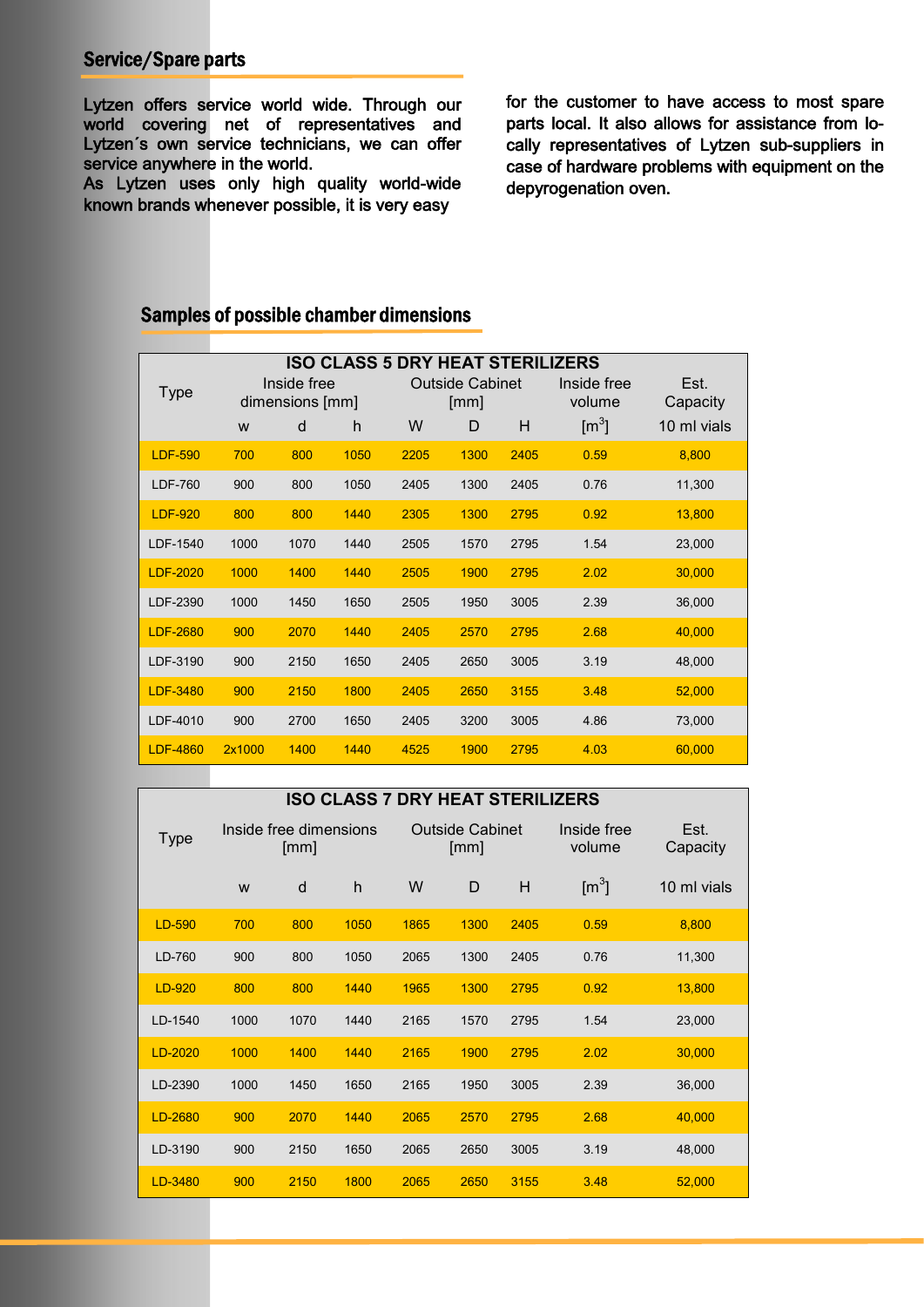

Lytzen is a high-technology organization, operating in markets around the world. We are the market leader for the development, production, and installation of depyrogenation ovens and dry heat sterilizers for the pharmaceutical industry.

Lytzen depyrogenation ovens are known for their high quality and are capable of meeting the most stringent demands for cleanliness and accuracy required by the pharmaceutical industry.

Lytzen depyrogenation ovens are a perfect match for discerning customers who understand that a little extra cost for superior quality and reliability is most profitable in the long run.

**Lytzen A/S Dynamovej 9 DK-2730 Herlev**

**Tel: +45 4491 1200 E-mail: sales@lytzen.com www.Lytzen.com**

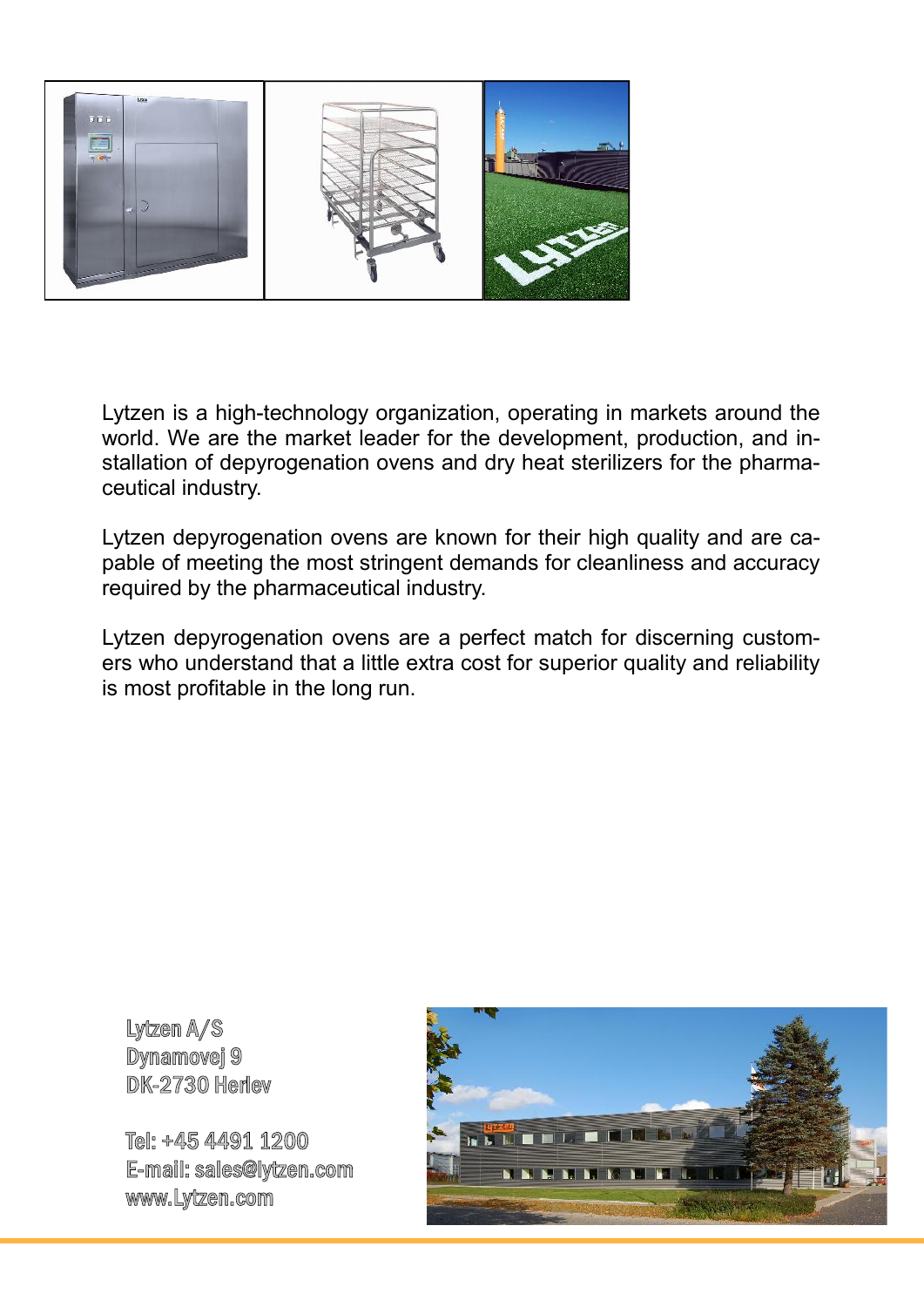#### **Documentation**

As the demands from the regulatory authorities regarding documentation have become increasingly extended, the requirement for first class qualification & validation documentation is a necessity. Along with the comprehensive operation and maintenance manual, IQ/OQ qualification documents are standard when buying the Lytzen depyrogenation oven.

Lytzen also offers QA-documentation.

#### **GAMP**

As an option Lytzen offers a complete package of qualification and validation documentation based on GAMP (Good Automated Manufacturing Practice).

An easy access to validation can save a lot of money and not to forget a lot of time. 1 week more for validation means 1 week less for production

A full documentation package from Lytzen including operation & maintenance manual, GAMP documentation and QA-documentation consists of approximately 2000 pages.

#### **Qualification**

Assistance for qualification of the depyrogenation oven is available. The Lytzen technician will perform the qualification using either the standard qualification package or the extended qualification package based on GAMP.

#### **On-line long distance support**

Lytzen depyrogenation ovens can be equipped with long distance support of the control system. The system allows a Lytzen engineer supporting and troubleshooting from our headquarter in Denmark. The client is always in full control of the access to the system and the connection is encrypted and secured according to international standards.

#### **Accessories**

Lytzen accessories are specially designed to fit the specific depyrogenation oven and the special cGMP requirements within the pharmaceutical industryThe full package of accessories for the Lytzen depyrogenation oven comprises transfer trolley, mobile rack wire trays and cassettes.

The transfer trolley is for transporting the mobile rack outside the depyrogenation oven. The transfer trolley is locked to the depyrogenation oven when the mobile rack is pushed into the chamber making the operation very easy and safe.

For storage, the trolley is provided with a unique floor saving feature.

The mobile rack is available with fixed or adjustable tray supports. The height between the tray supports can be adjusted to customer load configuration.

The mobile rack is equipped with special Lytzen designed wheels which run very easily. The lubrication free wheel stands a temperature up to 300°.

Cassettes are customized and are also available in perforated design. The cassettes are available with or without lid.

Mobile rack, wire trays and cassettes are always in stainless steel AISI 316.



*Transfer trolley and mobile rack*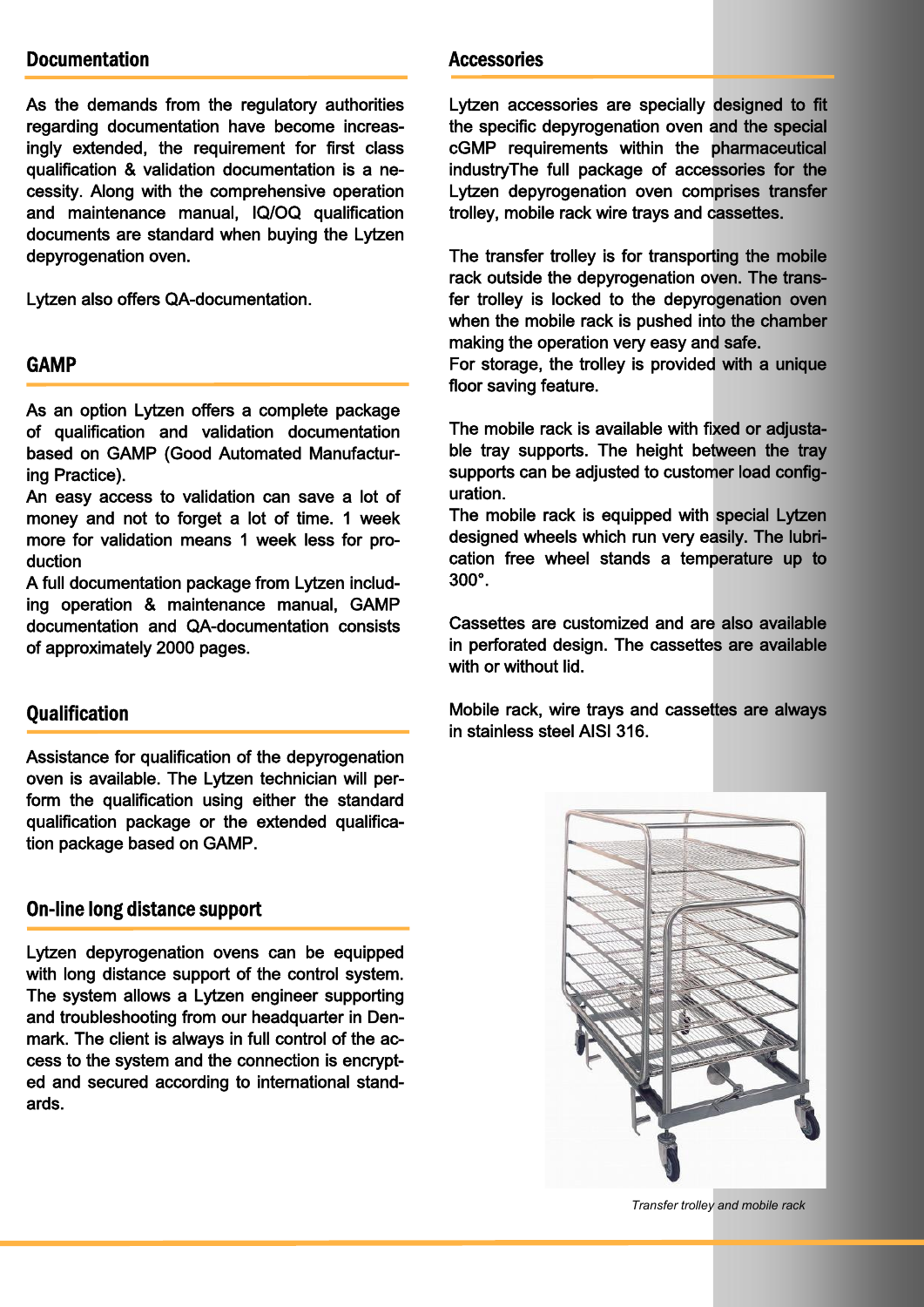# **ISO CLASS 5 (Class 100) up to 280 °C**

Lytzen depyrogenation ovens are capable of conforming to ISO 14644-1, class 5 (former class 100 according to US Federal standard 209 E) up to a temperature of 280°C, during the entire cycle. We have achieved this, due to our unique chamber construction and filter suspension system, and our never ending work for further improvements.

Lytzen was the first company to be in compliance with the U.S. Federal standard for class 100 during an entire cycle (heating, sterilizing, and cooling).

The Lytzen ISO class 5 filters together with the special ISO class 5 design of the cabinet, secure a minimum of particles inside the chamber. As the particle counting on this page is showing - nearly no particles occur during sterilization and the number is well below the limit during temperature changes

The particle test is to be performed during a complete cycle, heating, sterilizing and cooling



*Depyrogenation oven loading side with semi-automatic door*

#### **CLASS 100 (ISO CLASS 5) TEST RESULT**

| Time  | $\rm ^{\circ}C$ | $0.5 \mu m$ | Time  | °C  | $0.5 \mu m$ |
|-------|-----------------|-------------|-------|-----|-------------|
| 16:13 | 52              | 2           | 17:39 | 272 |             |
| 16:18 | 143             | 0           | 17:44 | 272 | 2           |
| 16:23 | 177             | 1           | 17:49 | 268 | 1           |
| 16:28 | 212             | 0           | 17:54 | 248 | 0           |
| 16:33 | 242             | 0           | 18:00 | 205 | 0           |
| 16:38 | 258             | 0           | 18:05 | 166 | 6           |
| 16:43 | 263             | 2           | 18:10 | 142 | 1           |
| 16:48 | 266             | 10          | 18:15 | 116 | 4           |
| 16:53 | 268             | 0           | 18:20 | 98  | 6           |
| 16:58 | 268             | 0           | 18:25 | 92  | 0           |
| 17:03 | 269             | 0           | 18:30 | 77  | 10          |
| 17:09 | 269             | 0           | 18:35 | 66  | 1           |
| 17:14 | 271             | 0           | 18:40 | 57  | 4           |
| 17:19 | 271             | 0           | 18:45 | 60  | 1           |
| 17:24 | 271             | 1           | 18:51 | 53  | O           |
| 17:29 | 272             | 4           | 18:56 | 48  |             |
| 17:34 | 272             | 0           |       |     |             |

Typical particle numbers for depyrogenation oven

#### **Class 5 documentation before delivery**

The critical phases for maintaining ISO class 5 are the heating and cooling phase due to the expansion and contracting of the frames around the filters. Particle counting during an entire cycle is therefore a necessity. Particle counting during sterilizing or at ambient temperature only, is worthless.

Each depyrogenation oven is factory tested under production-like conditions prior to shipping. A particle counter is used to test conformity with ISO Class 5 or 7 requirements. The chamber is tested for temperature distribution and pressure stability. Documentation of the testing is provided within the owner's manual at delivery.

The kit for particle counting is available from Lytzen.

#### **ISO CLass7 (Class 10,000) up to 350° C**

The Lytzen ISO class 7 depyrogenation oven is without internal filters. Only filters on air inlet and exhaust are necessary. The chamber construction and the sealing of the chamber guarantee, that classification can be obtained throughout the cycle without use of internal HEPA-filters. The absence of internal filters reduces the overall price for the oven considerably.